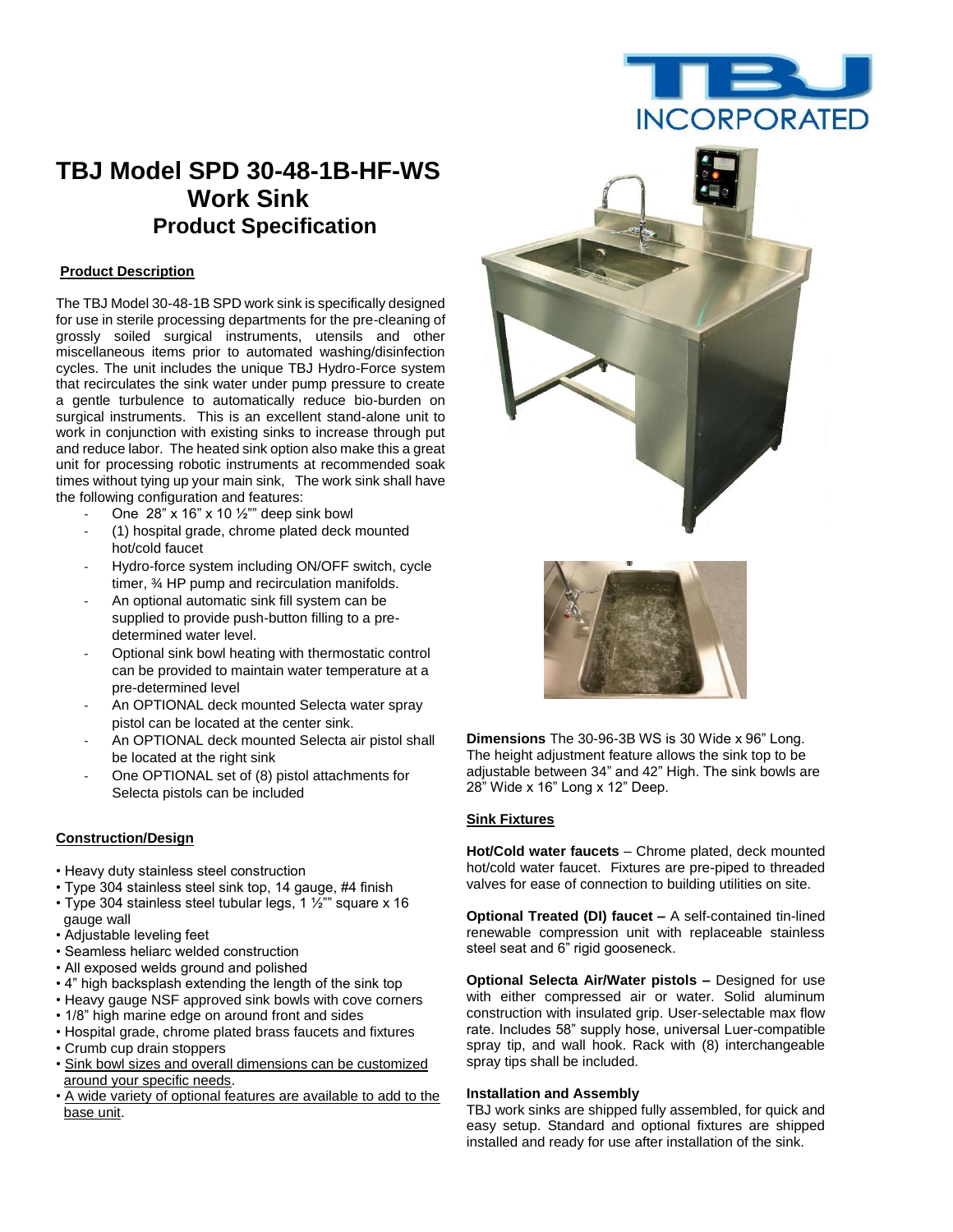## STERILE PROCESSING WORK SINK OPTIONS



Push-Button Enzymatic Foam Selecta Air & Height Adjustment Spray System Water Pistols



**Etched Gallon** 





Markings Marking Indicator





Removable Gallon Lever Handle Drains



Foot Pedal Faucet Controls DI and RO water Hot and cold



Faucets spray rinse





Hot/Cold spray rinse



**Custom Sink Bowl Sizes Self-contained** 



Faucet combination steam cleaning system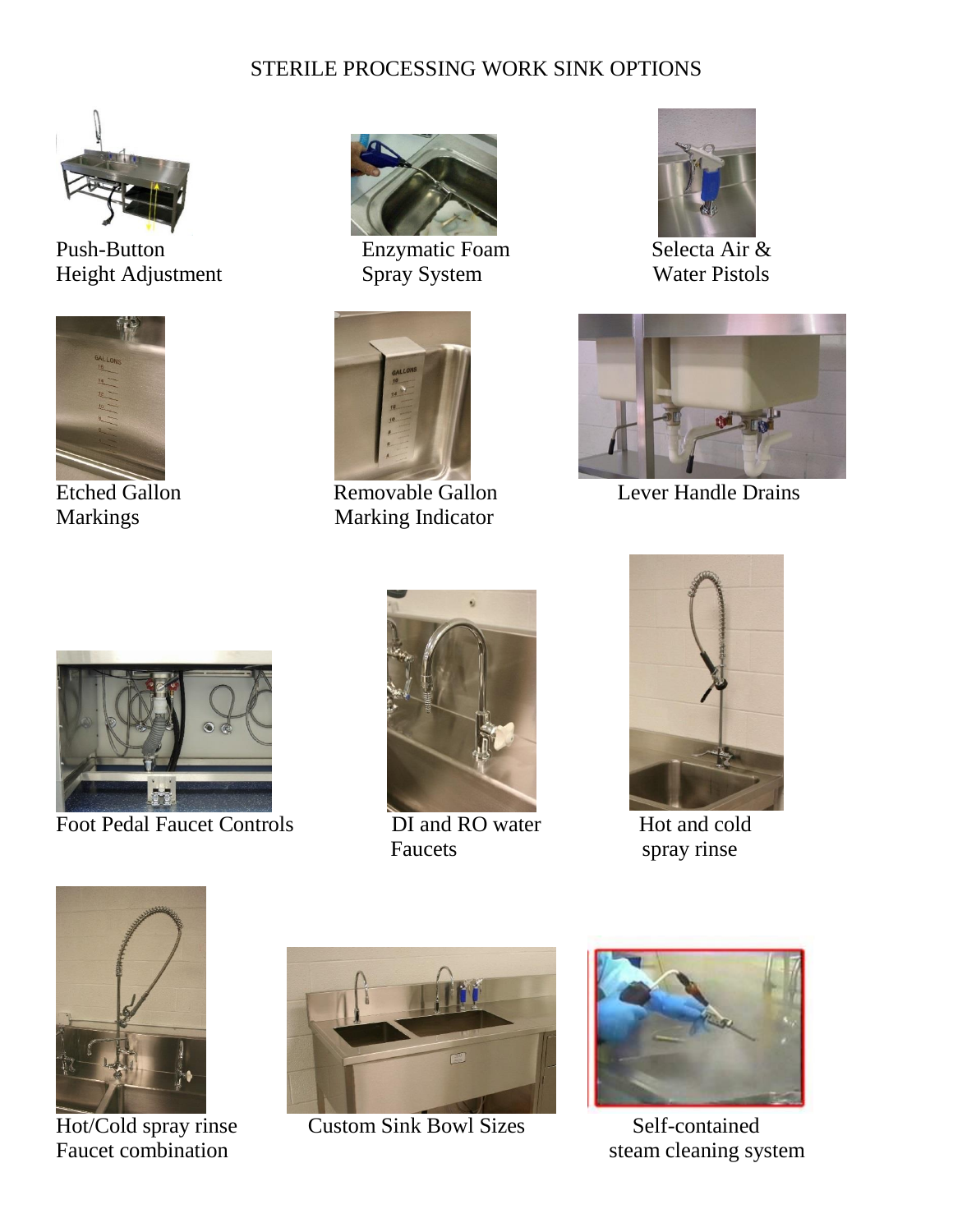

4-outlet tubing flush manifold Integrated ultrasonic tank Dual Purpose Ultra-



System filling system











Sonic sink system



Hydro-Force pre-rinse Automatic sink bowl Heated Sink Bowl system



Recessed, sloped rapid Integrated sonic Integrated storage drainage work area irrigator in the cabinets and open shelving



eye wash side splashes



Deck mounted Custom back splashes and Full width under shelf



## **Contact TBJ for a detailed rough-in drawing that is specific to the sink design you are interested in.**

TBJ, Inc. | 1671 Orchard Drive, Chambersburg, PA 17201 | Phone 717-261-9700 | Fax 717-261-1730